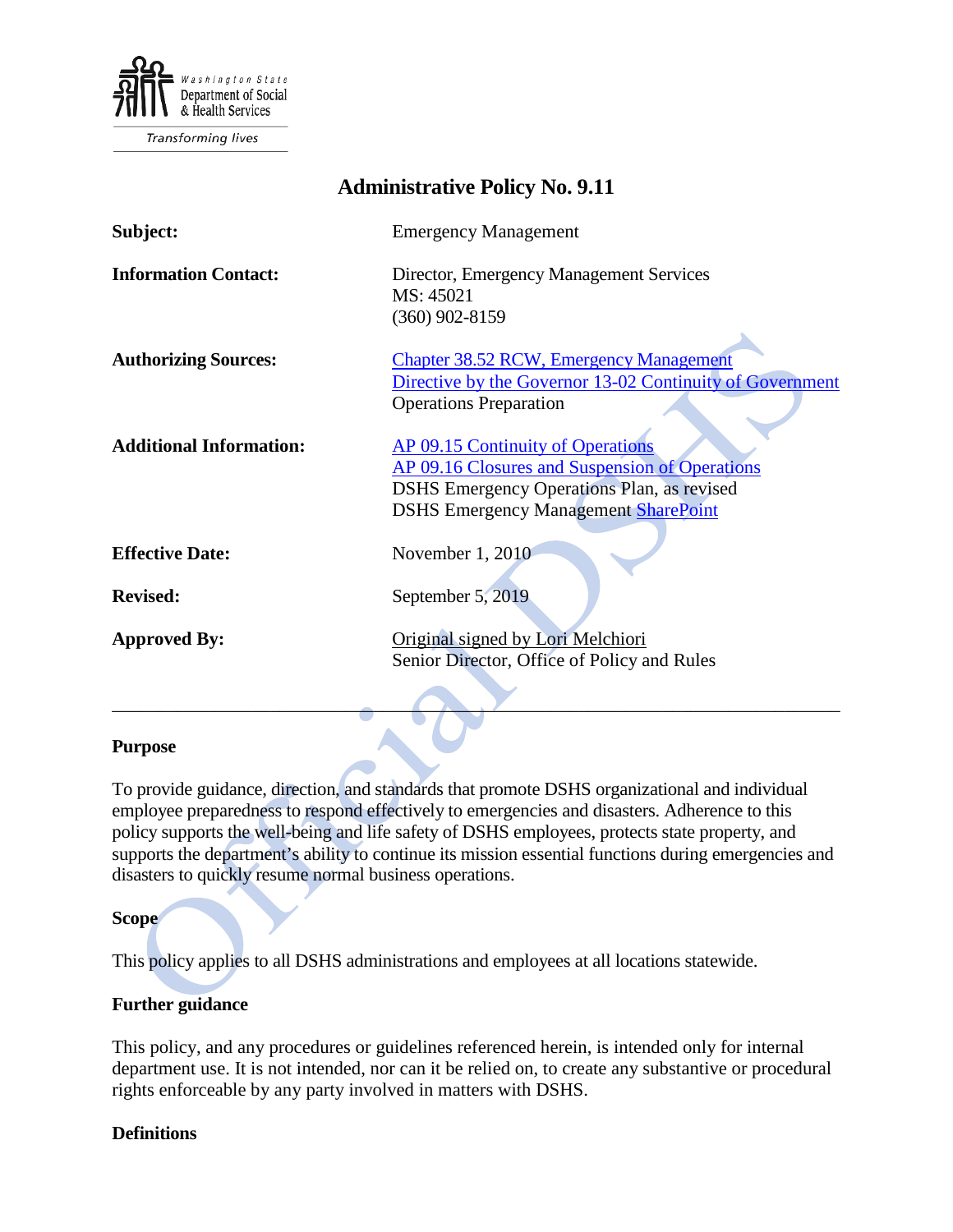The terms below are among those commonly used in emergency management; many of them are derived from federal definitions and adapted for use within DSHS. Additional commonly used terms may be found in the DSHS Emergency Operations Plan, Annex C. The terms defined below are used in this policy.

Capitol campus includes government buildings and grounds shown on this [map.](http://www.des.wa.gov/SiteCollectionDocuments/campus-map.pdf) DSHS headquarters in Capitol View 1 and 2, Blake Office Park, and any other facilities are excluded from Capitol Campus.

Continuity plan is the written document describing the capability of each administration and residential program to support the continued performance of its mission essential functions during a wide range of emergencies or disasters. Continuity plans are developed using a standardized approach based on guidance from the Federal Emergency Management Agency (FEMA) and as required by [RCW 38.52.030 \(11\)](https://app.leg.wa.gov/RCW/default.aspx?cite=38.52.030) and the [Directive by the Governor 13-02.](https://www.governor.wa.gov/sites/default/files/directive/dir_13-02.pdf)

Emergency coordination center (ECC) is a DSHS headquarters function activated by the director of emergency management services (EMS) or designee to provide centralized guidance, information sharing, and support to DSHS regional and field services offices, and residential services operations responding to an emergency or disaster. The ECC is staffed by employees representing each administration who are trained by EMS.

Emergency or disaster is defined under [RCW 38.52.010](https://app.leg.wa.gov/RCW/default.aspx?cite=38.52.010) (6) (a) as "an event or set of circumstances which: demands immediate action to preserve public health, protect life, protect public property, or to provide relief to any stricken community overtaken by such occurrences, or reaches such a dimension or degree of destructiveness as to warrant the governor declaring a state of emergency pursuant to [RCW 43.06.010.](https://app.leg.wa.gov/RCW/default.aspx?cite=43.06.010)

Emergency operations plan (EOP) is maintained by DSHS EMS for DSHS. It provides overarching guidance and procedures describing how DSHS responds as an organization to emergencies and disasters. There is only one EOP for DSHS. All emergency response plans and continuity plans must align vertically and not conflict with the DSHS EOP. The EOP is reviewed annually and revised, as needed.

Emergency response plan describes in writing the actions that management and employees must take immediately during an emergency or disaster to protect life-safety. Emergency response plans address incidents that are generally short term and do not interrupt DSHS' ability to continue its mission essential functions. Each DSHS location should have a single, integrated emergency response plan incorporating all DSHS programs at that location and in the same building.

GETS/WPS is the Government Emergency Telecommunications Service/Wireless Priority Service. It is funded by the Department of Homeland Security – FEMA. This program allows subscribers enhanced routing of government related calls during emergencies and disasters when lines may otherwise not permit calls to reach their destination. Further information is available at [GETS/WPS](https://www.dhs.gov/government-emergency-telecommunications-service-gets) and DSHS EMS.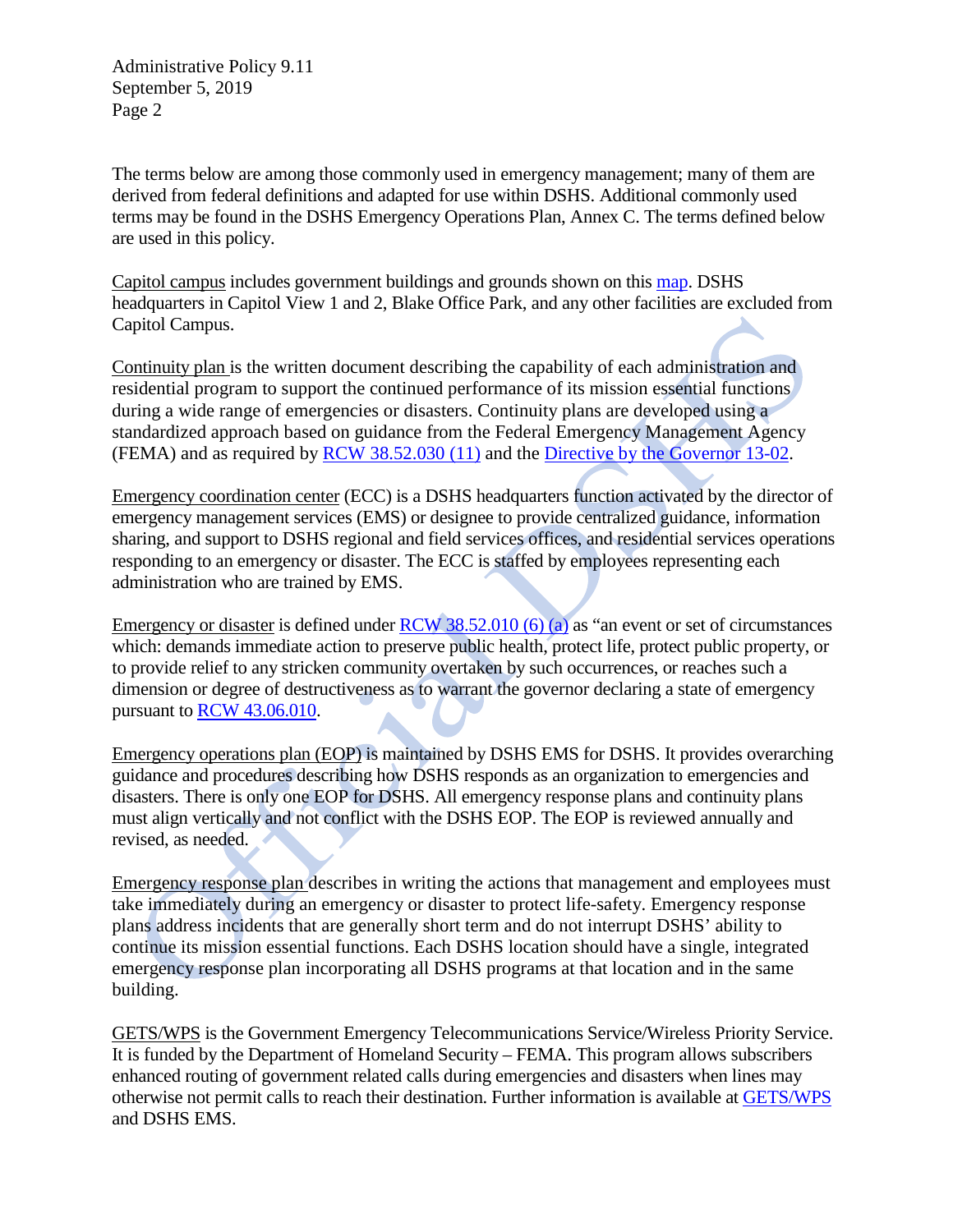Headquarters is all DSHS offices in the Olympia, Lacey, and Tumwater area that includes the primary work location for the executive leadership of each administration, their staff, and supporting systems, and resources. Note that only the DSHS Office Building 2 (OB2) is on capitol campus.

Incident command system (ICS) is a method of organization used for the command, control, and coordination of an emergency response developed and promulgated by FEMA. It is the nationally standardized approach for incident response and for all levels of government. The ICS organization is flexible, scalable, and arranged in a hierarchy to facilitate communication and collaboration. DSHS uses a modified version of ICS adapted to its business needs.

Location includes DSHS headquarters, regional and field offices, state hospitals, residential habilitation centers, state operated living alternatives, the Special Commitment Center, and other DSHS operated residential programs.

Mission essential functions are the limited set of organization level functions that must be performed continuously, or resumed as soon as possible after a disruption of normal actions. Mission essential functions are required by federal or state statute, a funding source, or direction from the secretary. Some DSHS services must be continued without interruption.

Residential program means the responsible state hospital, child study and treatment center, competency restoration center, residential habilitation center, state operated living alternative, or similar program in which DSHS clients are under the agency's direct care and supervision by DSHS employees.

# **Policy Requirements**

# **A. Emergency management services**

DSHS EMS is in the facilities, finance, and analytics administration (FFAA) and the director of EMS reports to the assistant secretary. During emergencies and disasters, the director may report directly to the secretary or other designated member of the DSHS cabinet. EMS is the emergency management policy, planning and training, and exercising authority for the department and employs the department's related subject matter experts.

# 1. Delegation of authority

The director of EMS has delegated authority to represent and act on behalf of the DSHS secretary on all matters pertaining to emergency management.

2. Employee and organizational readiness

EMS maintains a comprehensive emergency management planning and response approach for DSHS that promotes preparedness at the organizational and individual employee levels by providing:

a. DSHS agency level standards for emergency and disaster preparedness, emergency operations, and continuity planning;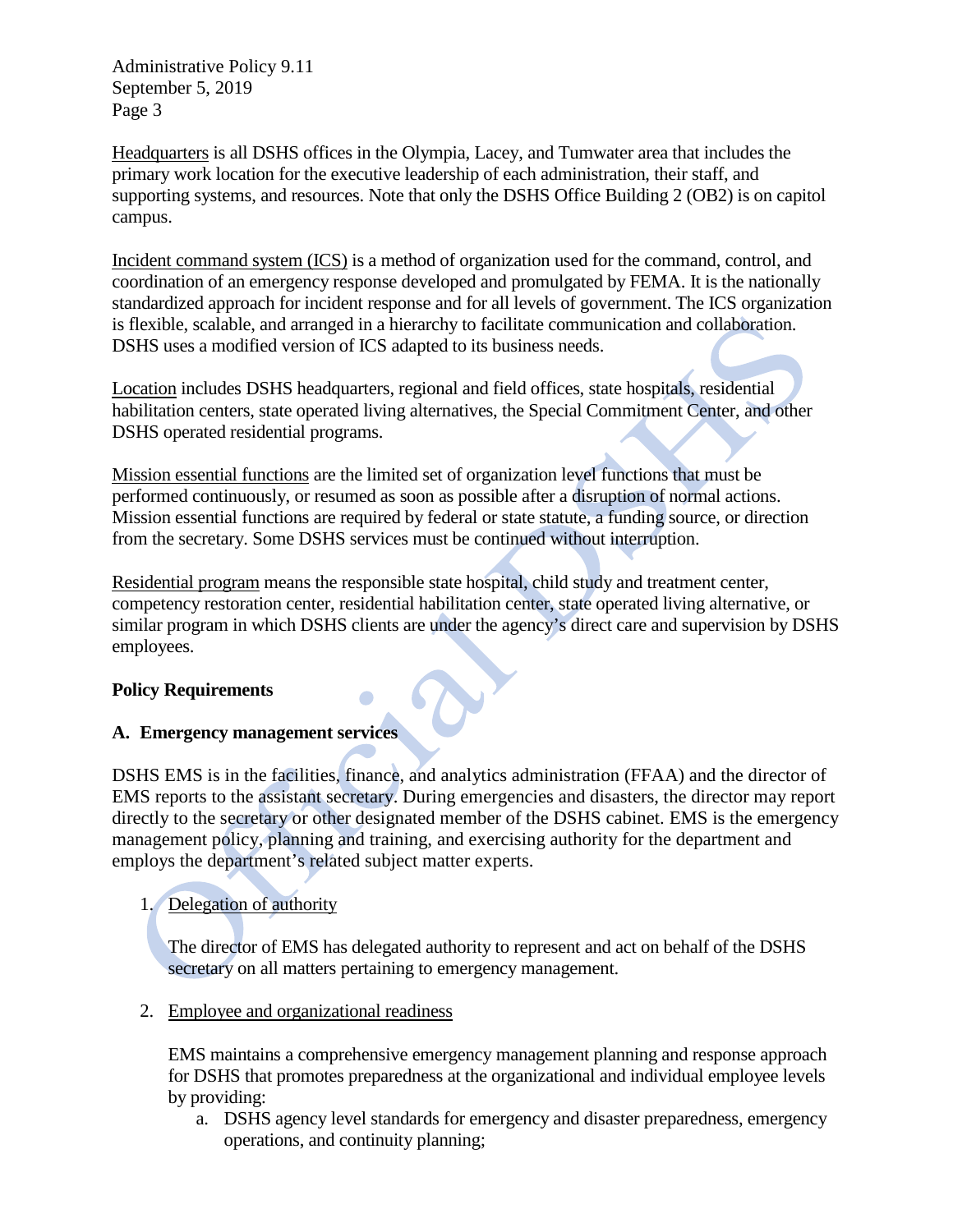- b. Technical assistance, training, and exercises for DSHS headquarters, regional offices, and residential operations; and
- c. Planning resources, tools, and materials.

## 3. Emergency coordination center

The emergency coordination center (ECC) is organized based on incident command principles and is led by a DSHS manager trained by EMS. This position may assume the role of incident commander when the incident is directly impacting DSHS headquarters. During activations, the ECC emergency manager reports directly to a DSHS cabinet designee, typically the deputy chief of staff, office of the secretary. The ECC follows procedures established by DSHS EMS, which are included in the DSHS EOP.

- a. EMS is responsible for training and completing drills with the ECC, which convene either in OB2 in Olympia or virtually, or both.
- b. Each assistant secretary must designate at least two employees to serve as liaisons to the ECC. Liaisons must participate in training, drills, and activations in response to actual incidents.
- c. Administration liaisons are responsible for updates to the DSHS toll-free employee emergency information line and the internet duty station status report (or successor systems) during incidents that impact DSHS operations.
- d. Assistant secretaries must designate additional representatives, if requested by the director of EMS, to meet the needs of a response.
- e. DSHS locations (as defined by this policy) must develop and maintain procedures for emergency coordination at each campus.
- f. EMS must provide training, exercises, and other technical assistance to DSHS regional offices and locations (as defined by this policy) to support the implementation and maintenance of continuity plans.
- g. The ECC will occupy the OB2 computer training room for the duration of response activities as necessary.

# 4. Capitol campus planning and response coordination

- a. EMS is responsible for DSHS agency level coordination with other state agencies in response to any incident on the Capitol Campus. This includes participation on the Washington Interagency Security Committee, convened by the Department of Enterprise Services and the Washington State Patrol.
- b. The Department of Enterprise Services is responsible for coordinating the immediate facilities response to any incident impacting multiple facilities on the Capitol Campus.
- c. The DSHS EOP is written to scale up to incidents that extend beyond the capabilities of DSHS resources.
- 5. State, tribal, and federal level coordination
	- a. EMS represents DSHS on matters pertaining to emergency management with local jurisdictions, other state agencies, tribes and tribal agencies, and federal agencies. Any other DSHS representation must be coordinated through the director of EMS.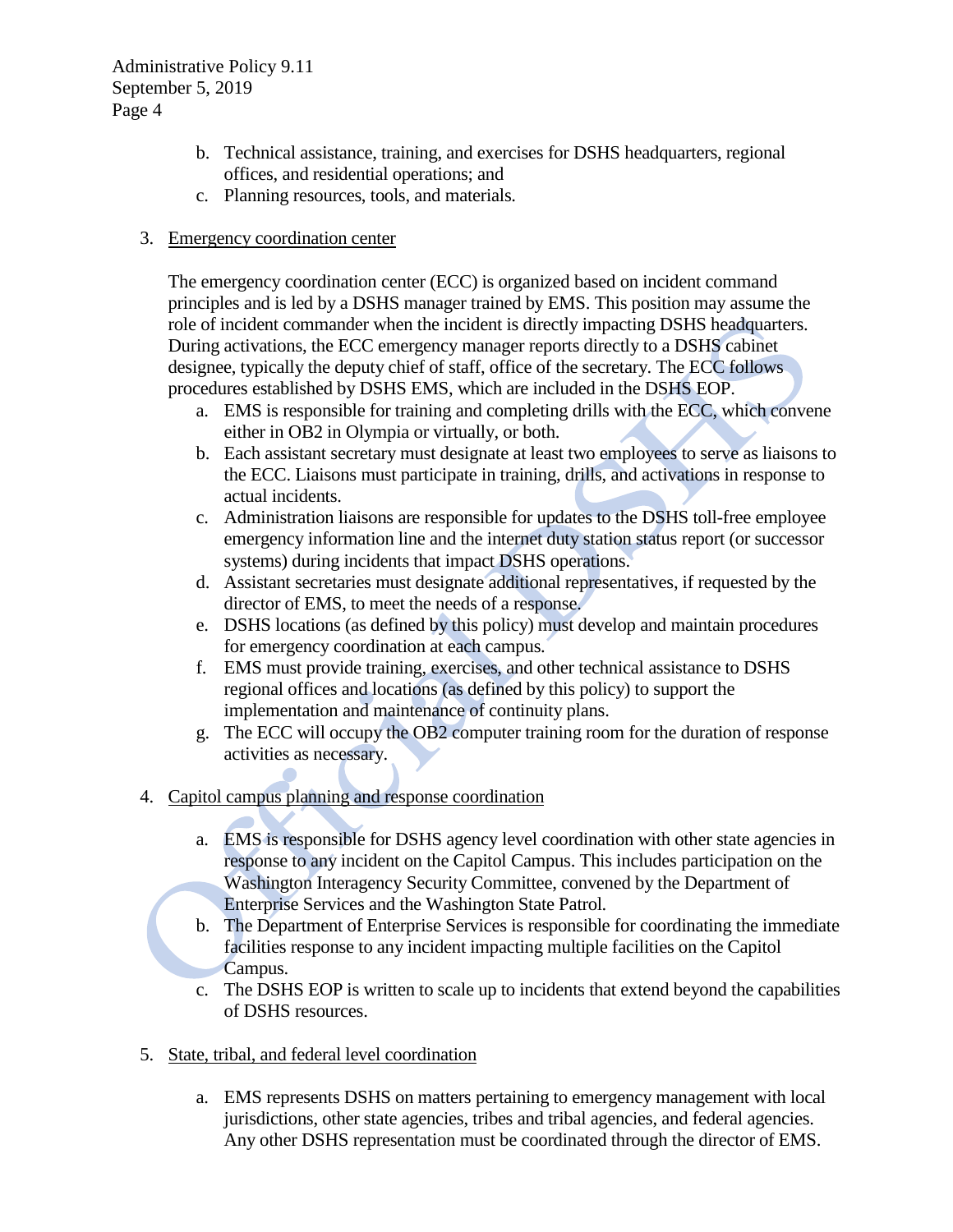However, this requirement is not intended to preclude local, direct coordination by DSHS offices and locations (as defined by this policy) with local jurisdictions' emergency management for planning purposes or during a response.

- b. Within available resources, EMS coordinates the provision of DSHS staff with subject matter expertise to the state EOC to support a response.
- c. DSHS organizations and employees must not deploy to the State EOC without advanced coordination with the DSHS director of EMS.
- d. During state level activations DSHS response actions must be coordinated through EMS using the procedures established in the DSHS EOP for the emergency coordination center. DSHS programs and individual staff must not deploy to the incident location or in proximity to it without prior coordination with EMS.
- e. The director of EMS is responsible for overseeing DSHS compliance with the Directive by the Governor 13-02 and any subsequent requirements, and submitting quarterly reports summarizing the continuity planning, and training and exercise actions taken by all DSHS programs during the previous quarter.

# **B. Emergency response plan**

- 1. When an emergency occurs that impacts DSHS operations and requires immediate action to protect the well-being and safety of employees and clients, every affected DSHS manager and employee must understand their role in the response.
- 2. Every DSHS location must have a written emergency response plan that aligns with the EOP.
- 3. Locations shared by two or more DSHS administrations must collaborate in developing an emergency response plan that incorporates the needs of each program in an integrated response plan. Plans must be approved by the responsible manager for each program at that location, reviewed annually, and updated as needed.
- 4. Management at locations that also house non-DSHS tenants are responsible for working with those tenants and to include them in planning, where feasible. Plans must describe how DSHS services may be impacted by other tenants during an emergency or disaster.
- 5. Training in accordance with each location's emergency response plan is necessary for employees to understand their role during emergencies and disasters. Training will be provided by qualified staff identified by each administration and in coordination with the preparedness training manager located in DSHS EMS.

# **C. Continuity planning**

Continuity plans are developed at the administration and location (as defined by this policy) level and must align vertically with the EOP as much as practical. Plans are activated when an emergency or disaster significantly disrupts normal operations requiring temporary relocation, reassignment of staff, implementation of alternate care standards, or other actions that must be sustained for 72 hours or longer. (Note that the specific period may be less than or greater than 72 hours depending on the mission essential function(s) that are impacted.) Please refer to AP 09.15 - Continuity of Operations